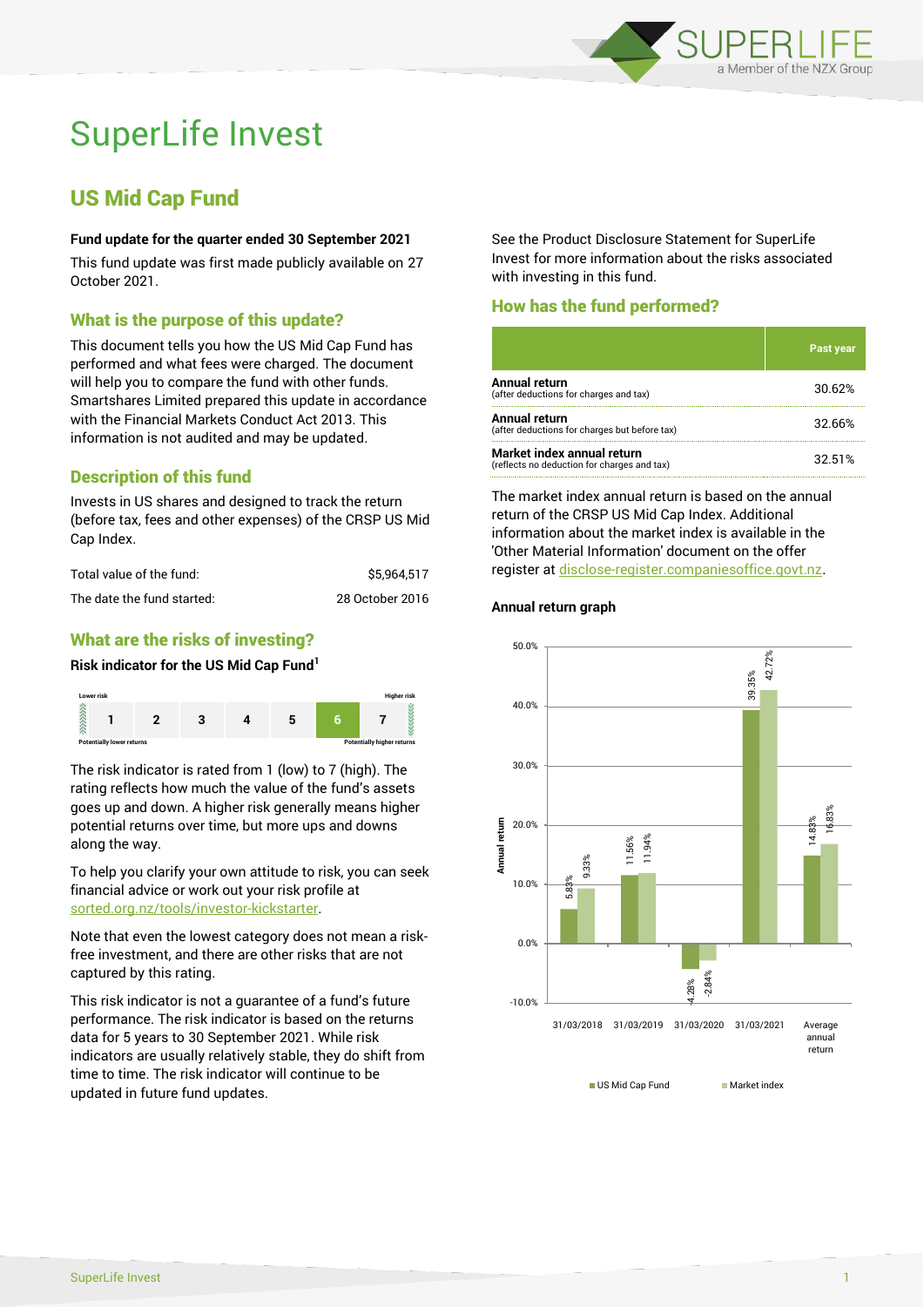

This shows the return after fund charges and tax for each year ending 31 March since the fund started. The last bar shows the average annual return since the fund started, up to 30 September 2021.

**Important:** This does not tell you how the fund will perform in the future.

Returns in this update are after tax at the highest prescribed investor rate (PIR) of tax for an individual New Zealand resident. Your tax may be lower.

# What fees are investors charged?

Investors in the US Mid Cap Fund are charged fund charges. In the year to 31 March 2021 these were:

|                                                       | % per annum of fund's<br>net asset value |  |
|-------------------------------------------------------|------------------------------------------|--|
| <b>Total fund charges</b>                             | 0.47%                                    |  |
| Which are made up of:                                 |                                          |  |
| <b>Total management and administration</b><br>charges | 0.47%                                    |  |
| Including:                                            |                                          |  |
| Manager's basic fee                                   | 0.46%                                    |  |
| Other management and<br>administration charges        | 0.01%                                    |  |
| Other charges                                         | Dollar amount per investor               |  |
| Administration fee                                    | з<br>\$12 per annum                      |  |

Investors may also be charged individual action fees for specific actions or decisions (for example, if an investor has a financial adviser and has agreed to pay a fee to the adviser for providing financial advice). See the Product Disclosure Statement for SuperLife Invest for more information about those fees.

The fees set out above include GST where applicable.

Small differences in fees and charges can have a big impact on your investment over the long term.

# Example of how this applies to an investor

Jess had \$10,000 in the fund at the start of the year and did not make any further contributions. At the end of the year, Jess received a return after fund charges were deducted of \$3,062 (that is 30.62% of her initial \$10,000). Jess paid other charges of \$12. This gives Jess a total return after tax of \$3,050 for the year.

#### What does the fund invest in?

#### **Actual investment mix**

This shows the types of assets that the fund invests in.



#### **Target investment mix**

This shows the mix of assets that the fund generally intends to invest in.

| <b>Asset Category</b>        | <b>Target asset mix</b> |
|------------------------------|-------------------------|
| Cash and cash equivalents    |                         |
| New Zealand fixed interest   |                         |
| International fixed interest |                         |
| Australasian equities        |                         |
| International equities       | 100.00%                 |
| Listed property              |                         |
| Unlisted property            |                         |
| Commodities                  |                         |
| Other                        |                         |